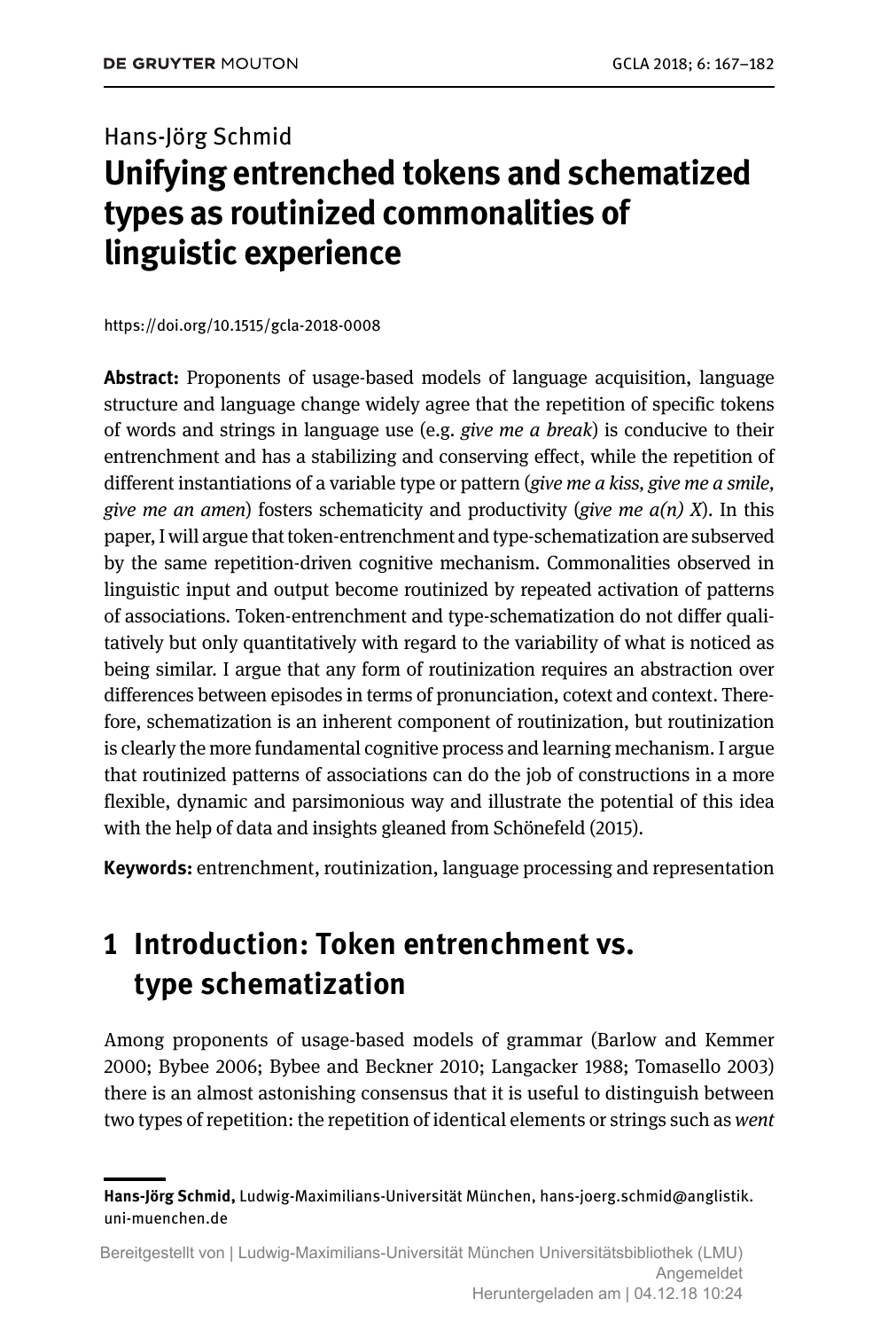or *one for the road*, on the one hand, and the repetition of variants of a type or schema, e.g. *laughed, smiled* and *kissed* as instantiations of the past tense schema 'V-ed' or *the girl, her boyfriend* and *his mother* as instantiations of the NP schema 'Det + N'. The first type of repetition is known as *token repetition* and counted in terms of *token frequency* or *string frequency*, the second is referred to as *type repetition* and counted in terms of *type frequency*. The hypothetical effects of token repetition on the associative networks of language users are described as *token entrenchment*, those of type repetition as *type entrenchment* (Ziem and Lasch 2013: 104). In line with Langacker's (1987: 57) original conception of entrenchment, token entrenchment is regarded as being conducive to ease of activation and automatic processing, because it contributes to routinization and strengthening of memory traces and connections in the associative network. The more often a speaker repeats or comes across the exact same element or string, the more strongly it will become entrenched. In contrast, it is assumed that type entrenchment is based on a process referred to as *generalization* (Goldberg 2006), *abstraction* (Langacker 1987: 132–137) or *schematization* (Abbot-Smith and Tomasello 2006; Ambridge and Lieven 2015; Langacker 2008: 17). Once in place, variable schemas can be recruited and exploited to produce and understand new utterances. Therefore, they play a key role for the productive ability of speakers.

Evidence for the predictive potential of this distinction comes from different fields. Research on language acquisition indicates that token entrenchment precedes schematization (Tomasello 2003). This shows in the earlier acquisition of holophrases and frequent irregular forms such as *went* and the later phenomenon of over-generalization, e.g. to *goed*, after the corresponding variable schema has been acquired. In research on language change, it is generally assumed that token or string frequency have a conserving effect, while type frequency contributes to category extensions and increases productivity. Evidence for the conserving power of token frequency comes from the observation that frequent irregular forms of verbs (e.g. *ate, went, kept*) and nouns (e.g. *women, men, feet*) have resisted the regularization pressure exerted by analogical levelling (Bybee 1985: 117–118, 2010: 24–32; Diessel 2007: 92). In contrast, rarer irregular forms such as *knelt* or *learnt*, which are not represented as strongly in the associative network, gradually become prey to this regularization process, because the competition from the highly frequent regular schema is very strong.

# **2 What lies behind the distinction between token entrenchment and type schematization?**

To understand what lies behind the difference between token entrenchment and schematization, it is necessary to go back to the notions of repetition and

Bereitgestellt von | Ludwig-Maximilians-Universität München Universitätsbibliothek (LMU) Angemeldet Heruntergeladen am | 04.12.18 10:24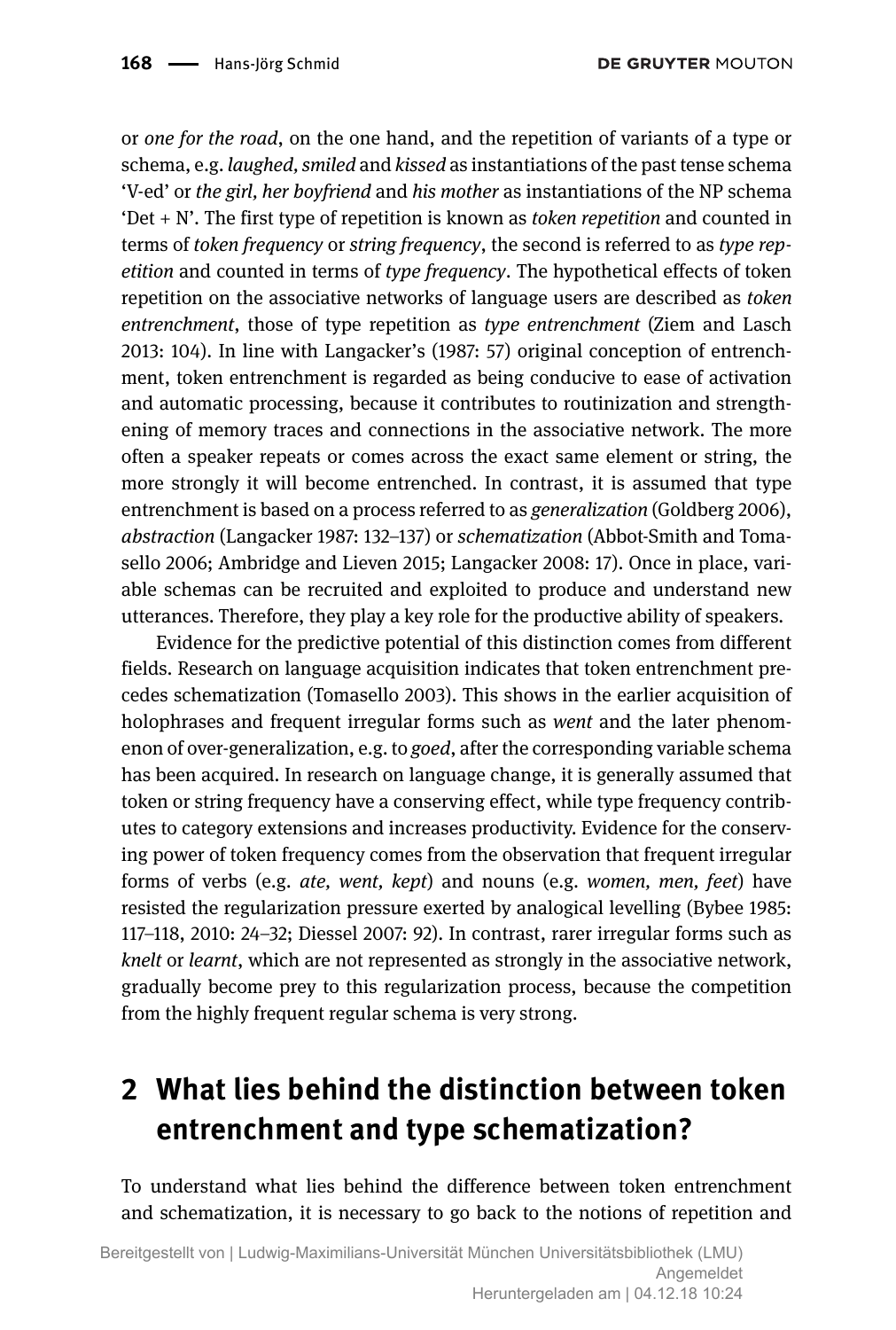frequency. Repetition entails identity or at least similarity. When we say that an utterance or a component part of an utterance is repeated, or when a corpus linguist observes that an element or pattern occurs with a certain frequency, this is based on the recognition that the different utterances or utterance parts are identical or at least similar. In principle, the distinction between token repetition and type repetition seems clear enough:

- Token repetition involves the perceptual similarity of different stimuli, e.g. of multiple occurrences of the forms *went* or *one for the road*.
- In contrast, the kind of type repetition that is conducive to schematization involves a partial perceptual similarity. For example, the forms *kiss*, *kisses*, *kissing*, and *kissed* can be recognized as word-forms of the lexeme type kiss because of the perceptual similarity of the grapheme sequence <kiss> and the phonetic signal [kɪs] shared by all four forms. The recognition of such a systematic partial perceptual similarity tends to give rise to the recognition of a *relational similarity* or *analogy* residing in the structural alignment (Ambridge and Lieven 2015; Behrens 2017; Brown and Rivas 2012; Cordes 2017; Gentner 2003; Gentner and Medina 1998; Paul 1920; Tomasello 2003). The suffixes *-(e)s*, -*ing* and *-ed* are analogous in that they stand in a comparable structural alignment to *kiss*. Conversely, the stems *laugh, smile* and *kiss* are analogous in their alignment in the forms *laughs, smiles* and *kisses*, due to the perceptual similarity of the endings  $\langle s \rangle$  and  $\langle es \rangle$ , and [s], [z], and [ɪz].

The distinction between token repetition and type repetition therefore seems to be quite straightforward. However, one might raise the question whether there is really a neat and clear-cut qualitative distinction between full perceptual similarity, partial perceptual similarity and relational similarity. After all, similarity is an inherently gradient concept. In what follows, I will argue that the situation is much more complex and that this insight has implications for the distinction between token entrenchment and schematization.

## **3 Degrees of similarity in language**

Figure 1 will help to survey different degrees of similarity in language. The figure is arranged in columns illustrating decreasing degrees of similarity as we go from left to right. Underlined elements indicate high, though not always perfect, perceptual similarity. Arrows stand for cognitive processes extracting commonalities and producing hypothetical abstract representations marked by capital letters.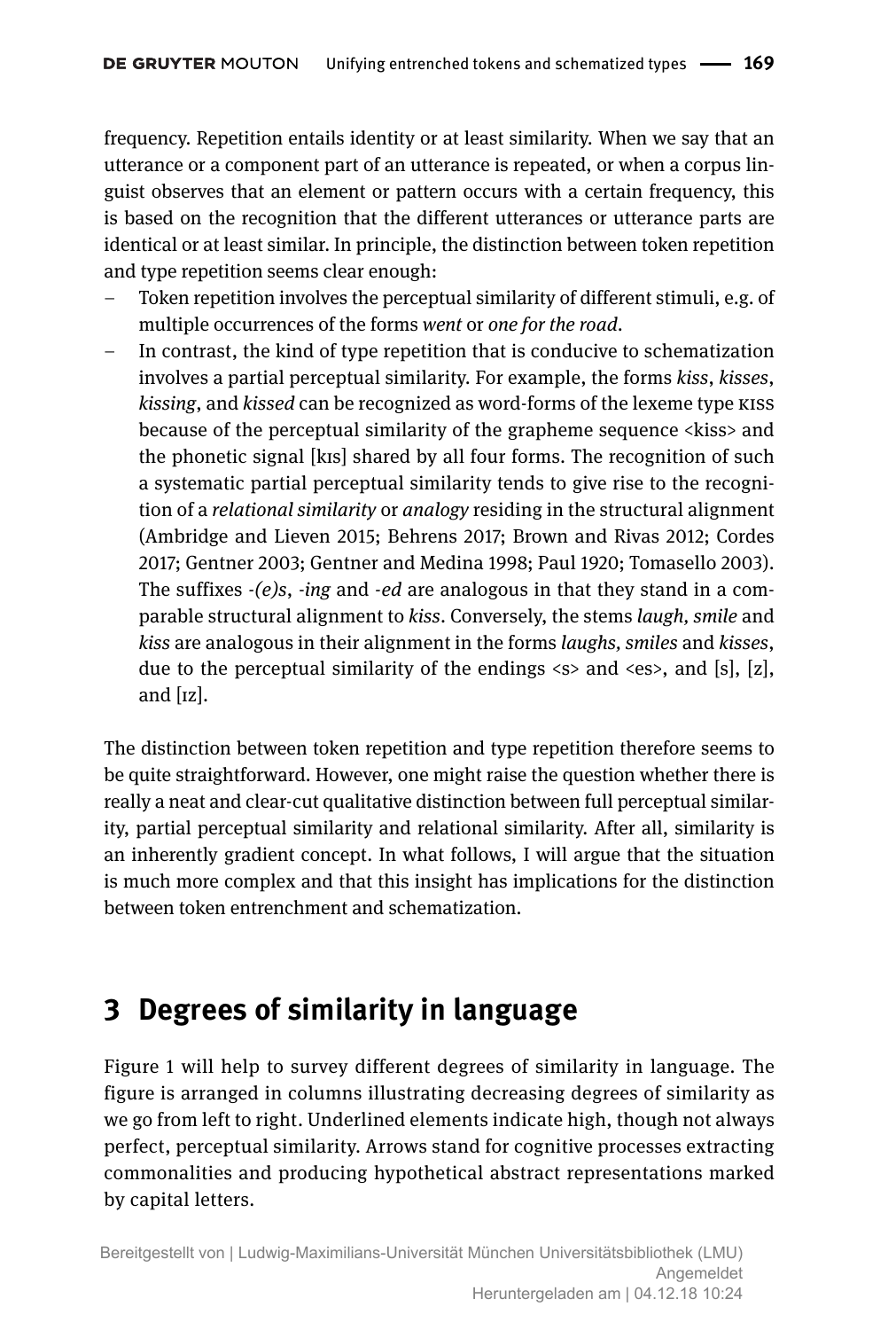

**Figure 1:** Illustration of different degrees of similarity.

The highest degree of similarity I can think of on or above the word level is the repetition of specific word-forms illustrated by the form *runs* in the first column, where differences are minimal. Arguably, this is as close as we can get to pure token repetition. However, as is indicated by the choice of different fonts, even repeated word-forms are strictly speaking never identical, but only similar, both in speech and writing. The same forms can be pronounced and written in different ways and they are embedded in different cotexts and contexts and therefore also differ at least slightly regarding their context-specific meanings (Ambridge and Lieven 2015: 499). So the idea that token entrenchment operates over exact repetitions and does not require abstraction is already compromised to some extent.

Moving to the second column, schematization becomes more noticeable, because the variance of the word-forms that are considered to instantiate the lexeme RUN is already higher than in the case of word-forms. While analogy hardly comes into play here, schematization does, because the lexeme run is an abstraction over different forms and different senses, capturing a less concrete kind of commonality observed in different usage events.

The next column illustrating the schema '*un*-Adj' provides a clear example of how partial and relational similarity can work together to support schematization. While token entrenchment only plays a role insofar as the representation of the prefix *un*- is strengthened, the variability observable in its base-morpheme slot facilitates schematization.

The remaining two columns illustrate the increasing complexity and variability of schemas. In the column beginning with *she eats the bun*, I have kept the forms *she* and *the* constant, which facilitate the recognition of perceptual similarity, whereas any schema which could possibly be abstracted from the right-most column can only rely on relational similarity.

So far I have only looked at formal similarity and neglected the role of semantic similarity, except in the short reference to possible semantic variation among different instantiations of the word-form *runs*. This is rather misleading, however,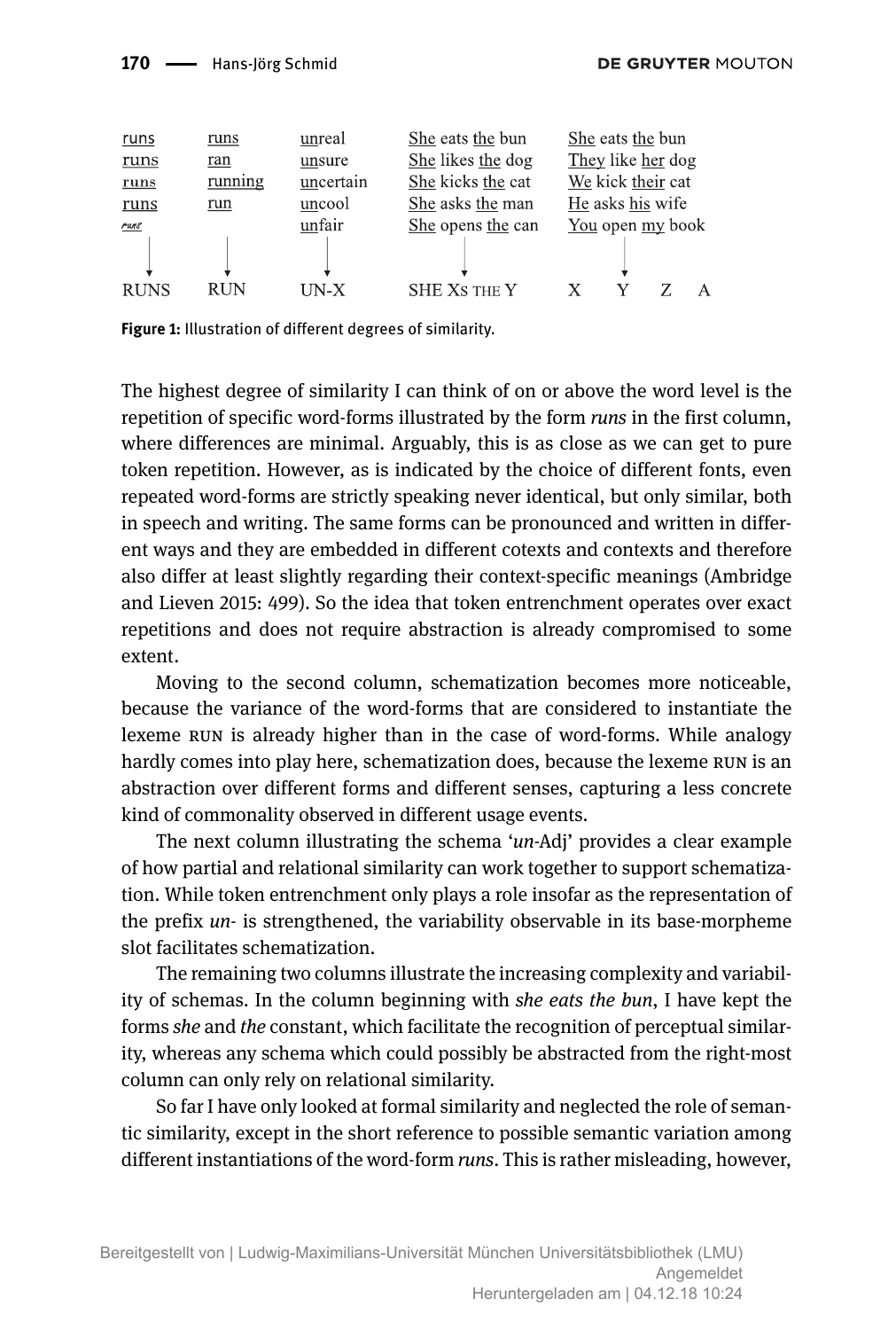because semantic commonalities play a key role for the recognition of formal similarity. For example, the forms of the words *until, under* and *undue* invite a generalization into a schema '*un*-X' but, since these forms do not share a semantic similarity, it is unlikely that a relational similarity between the remaining parts is recognized and a schema is formed. Note that the degree to which the elements or expressions listed in one column show semantic similarities is also reduced as we go from left to right in Figure 1.

If one was forced to locate the distinction between token and type repetition on the continuum charted in Figure 1, one would presumably have to point to the space between word-forms and lexemes. That lexemes are mainly unified by conceptual rather than perceptual similarity becomes particularly clear when we consider irregular portmanteau or suppletive forms as in the paradigms *go, goes, going, went, gone* or even *be, am, are, is, was, were* and *been*. Schematization has to rely mainly on semantic similarity in these cases as well as on distributional similarity, i.e. relational similarities to the surrounding cotexts. However, as we have seen, even the repetition of word-forms involves some degree of abstraction, especially if one factors in pronunciation variants conditioned by classic sociolinguistic variables such as region, social class or also situation.

Up to now, I have tried to establish two things. First, schemas can be based on a cline from very high perceptual formal and semantic similarity to purely relational similarity supported more or less strongly by semantic similarity. And second, on closer inspection even the seemingly purest form of perceptual similarity and token repetition, i.e. word-form repetition, involves some degree of abstraction and schematization. Before I will return to this claim in Section 5, it is necessary to discuss common ways of modelling the effects of similarity.

#### **4 How can the effects of similarity be modelled?**

The most common way of thinking about effects of similarity is that it is conducive to the cognitive process of categorization and the emergence and representation of cognitive categories or schemas (Ramscar and Port 2015; Ungerer and Schmid 2006: Chapter 1). The smaller the range and diversity of instances that are collected in a category, the more specific, narrow and perhaps also concrete is the resulting category. This assumption is highly compatible with the position of Construction Grammar, where it is common to distinguish between lexically specific, partly variable and fully schematic constructions (Croft and Cruse 2004; Goldberg 1995; Hilpert 2014). Simple and complex lexically specific constructions such as lexemes and fixed expression rely on perceptual similarity between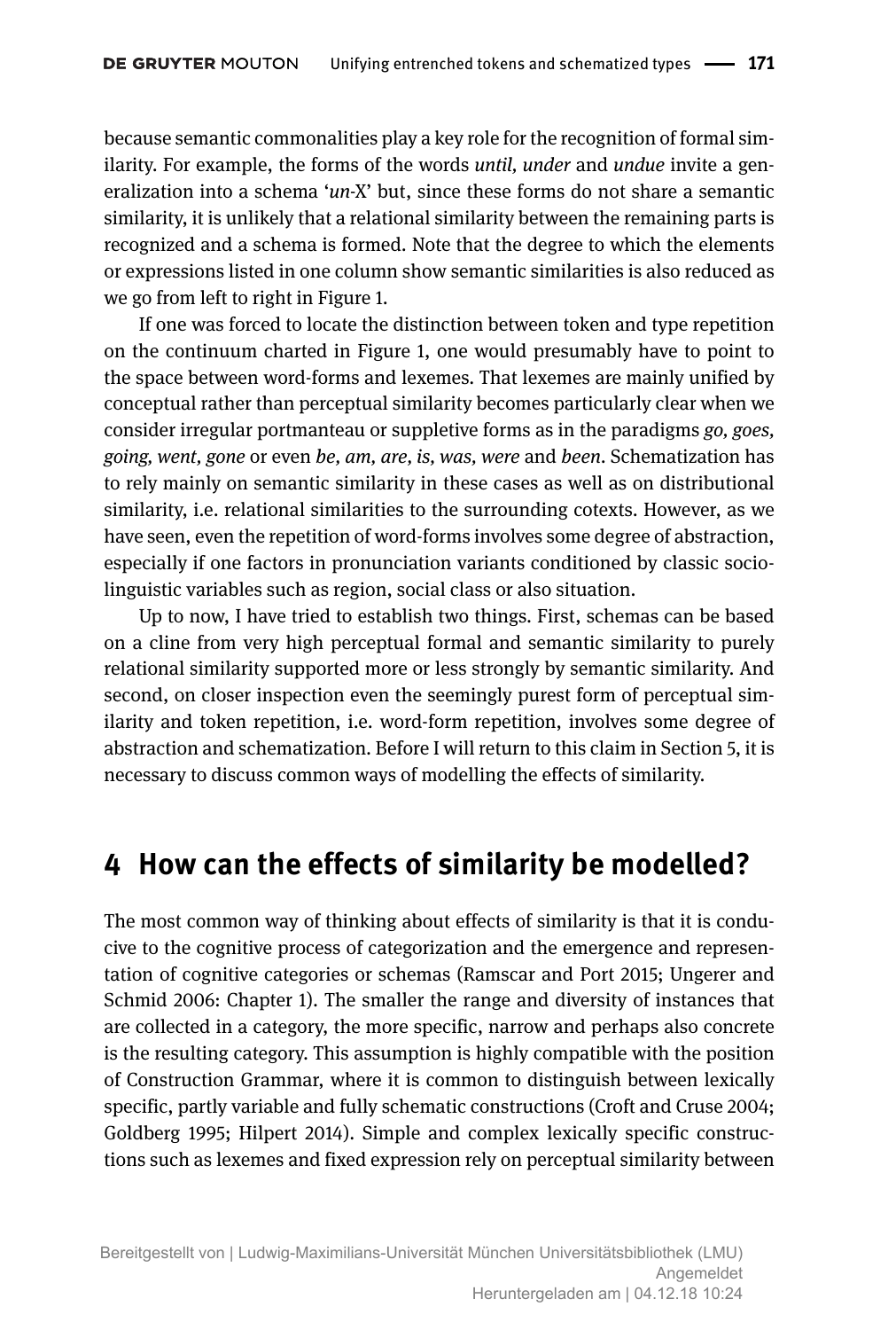forms and strong similarity of meanings. Partly variable constructions like *un*-prefixation, the progressive or the *way*-construction partly rely on perceptual and partly on relational and semantic similarity. Fully variable constructions such as the ditransitive or the resultative construction can only rely on relational and semantic similarity, but semantic similarity can be difficult to grasp and describe.

One problem for this account is that schematic constructions are also manifested by specific sequences of elements which are repeated so frequently that they can be regarded as constructions in their own right. For example, the sequence *give me a break* can be treated as a lexically-fixed construction or as an instantiation of the schematic ditransitive construction. The most common way of settling this issue is to go for a third option, encapsulated in the term *multiple storage*. The claim behind this term is that one and the same utterance can be represented on different levels of abstraction in the constructional network, depending on such factors as absolute and relative frequency of repetition, semantic consistency and compositionality. Due to the frequency and slightly idiomatic meaning of *give me a break*, it is probably more likely that it is represented as a lexically filled expression than being activated via the more general ditransitive construction. A notorious problem with the construction-grammar approach is the massive proliferation of units, which is partly caused by allowing multiple storage. Taking the basic idea of Construction Grammar seriously that it is constructions "all the way down" (Goldberg 2003: 223), we would, for example, have to postulate the existence of a *went*-construction, a *said*-construction, a *was-*construction, and perhaps even a *kissed*-construction, alongside a past-tense and many other schematic constructions, if we assume that high frequency facilitates the emergence of a construction (Goldberg 2006; Hilpert 2014).

Exemplar-based models and variants of construction grammar with a strong exemplar-based component would show some reluctance to postulate schemas rashly and reject the idea of multiple storage. Instead, they would model networks in terms of similarities between exemplars clustering in more or less dense clouds (Divjak and Arppe 2013; Pierrehumbert 2001). While it is not difficult to picture how this works for exemplars sharing strong perceptual similarities and perhaps for partly similar exemplars, it requires more imagination how this would work for cases illustrated by the right column in Figure 1. While I find it easy to think of exemplars of the word-form *runs* or the lexeme *run* as stored clusters or clouds of similar episodes of experience, to do the same for the wide range of sentences that would form a cloud corresponding to the ditransitive construction is quite a challenge because the corresponding cloud would consist of sequences which do not have a lot in common.

Although I am aware that these accounts of categorization, Construction Grammar and exemplar theory are highly caricaturistic, I feel entitled to conclude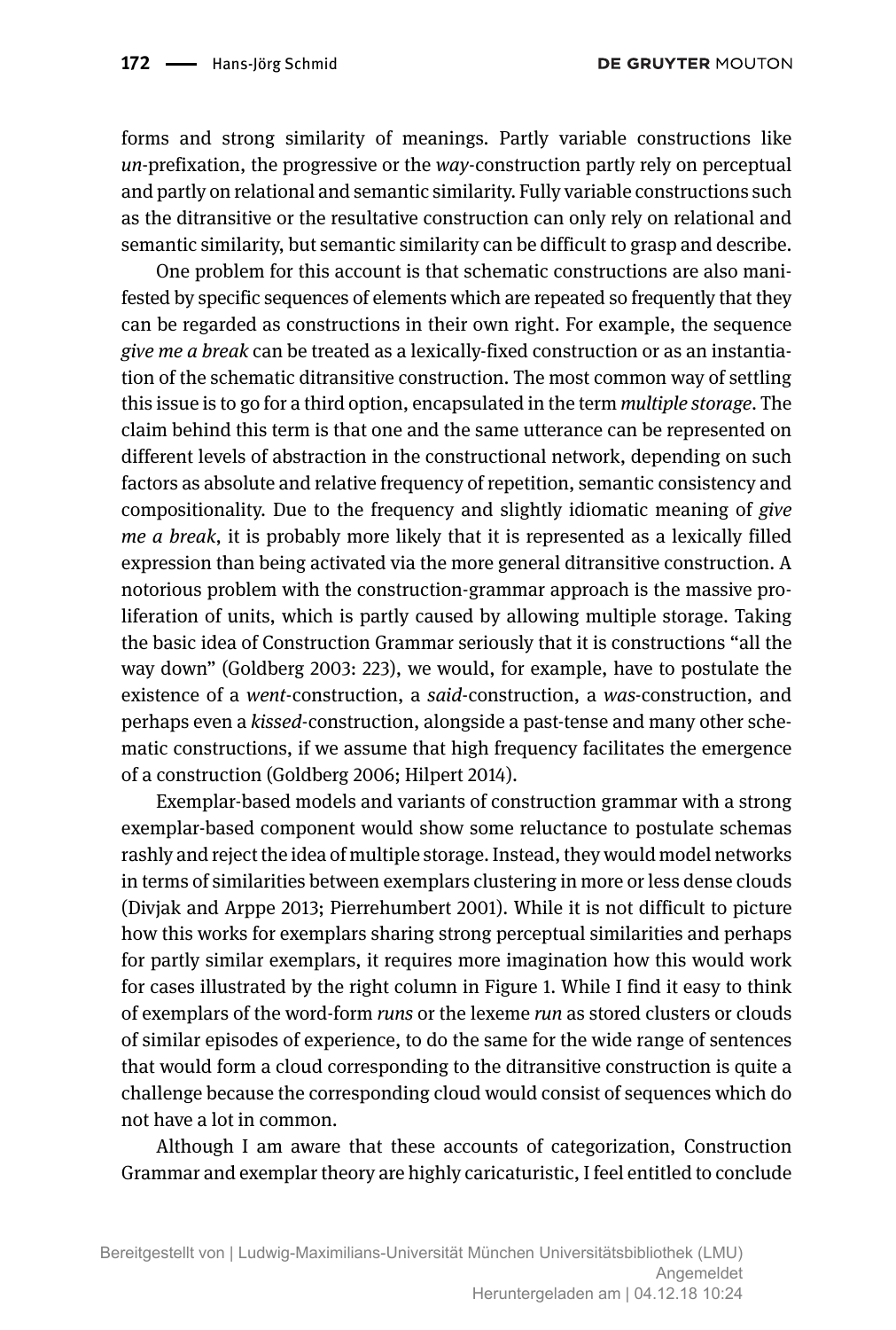that, so far, none of them is by itself able to offer a convincing picture of how similarities of varying strengths between concrete utterances are transformed into stored linguistic knowledge.

#### **5 A fresh approach**

My own take on the issue of token entrenchment and type schematization is part of the entrenchment component of the modified version of the Entrenchmentand-Conventionalization Model (Schmid in preparation). Like its precursors (Schmid 2014, 2015, 2016, 2017), the revised model claims that both processing and representation take place in the form of patterns of associations. This associationist approach shows similarities with connectionist models (Rumelhart and McClelland 1986; Thomas and McClelland 2008): it is reluctant to postulate second-order representations like schemas, constructions or rules, and it assumes that network connections are strengthened by repetition. It differs from connectionist models, however, in the respect that four types of associations specifically dedicated to linguistic processing and representation are distinguished. In processing,

- *symbolic associations* subserve the relations between the forms and meanings of utterances;
- *paradigmatic associations* are mental links between meanings that compete for associations with a form and between forms that compete for activation when it comes to encoding a meaning or intention;
- *syntagmatic associations* subserve the syntagmatic aspects of processing; and
- *pragmatic associations* connect information gleaned from the context with the processing of meanings and forms.

If patterns of associations are repeatedly activated by similar utterances, they become routinized and thereby part of what is commonly labelled *representation*. This means they become strengthened in their competition with other patterns and can begin to function as attractors in the associative network. They serve as transient activation patterns of the network that it reaches fairly quickly and effortlessly because they have been activated frequently before (Langacker 2000: 7, 2017: 41; MacWhinney 2017: 345). I assume that routinization takes place whenever the associative network of a speaker registers a commonality during the processing of input or output. This takes us back to the issue of similarity and token entrenchment vs. type schematization. The more often this commonality is encountered the stronger the effects of routinization. Arguably, the associative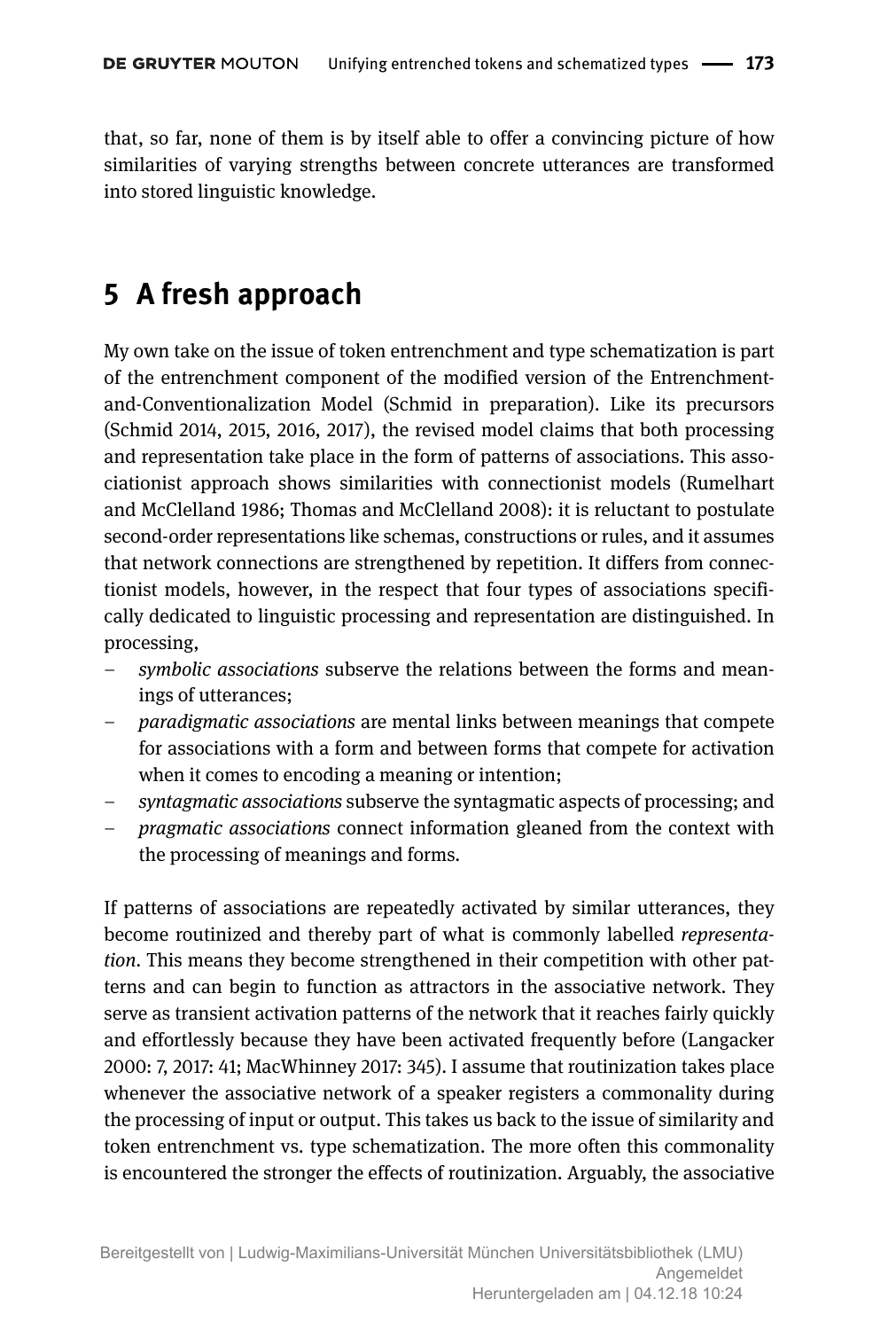network is particularly eager to search for commonalities of forms that are associated with commonalities of meanings or functions by means symbolic or pragmatic associations, because these are the targets of meaning and understanding. This seems plausible from a functionalist and cognitive perspective which highlight the communicative and semantic functions of language.

Now how does the routinization of patterns of associations actually work? And what are these patterns of associations in the first place? Some examples will help to answer these questions. The simple word-form *run* is a useful starting point. This form is associated more or less strongly with different meanings, e.g. 'fast pedestrian motion', 'motion' or 'function' (Glynn 2014; Gries 2007), by means of symbolic associations. It is identified with the help of paradigmatic associations linked to similar forms which may or may not be related semantically such as *gun, ran* or *rum*, and to similar meanings such as 'go' or 'walk'. Paradigmatic associations also contribute to subserving the kind of grammatical knowledge that *run* can be used as an instantiation of the probabilistic category verge. While symbolic and paradigmatic associations dominate the formal and semantic processing and representation of *run*, syntagmatic associations capture its combinatorial options and restrictions, and pragmatic associations register any situational or functional characteristics. Given the high formal and considerable semantic similarity between different uses, the associative network will find it easy to register and routinize the commonality. With regard to how the system learns, simple forms of statistical learning (Jost and Christiansen 2017) should suffice to explain how this works. The more frequently similar forms and similar meanings are associated, the more quickly statistical learning will proceed and the more strongly entrenched the corresponding pattern of associations will become.

Adjectives formed by means of *un-*prefixation such as *unhappy, unfair* or *uncertain* can serve as the next example. Here the associative network registers a syntagmatic association between two forms: the form *un-* and another form syntagmatically associated with it by repeated co-occurrence. The more often a given combination occurs, especially in comparison with the frequency of the base form and the prefix *un-*, the stronger this association will become (Blumenthal-Dramé 2012, 2017). This predicts that *unable* and *unlikely* show stronger internal syntagmatic associations than, for example, *unwaxed* or *unzippable*. Paradigmatic associations in the associative network recognize and routinize the commonality of *un*- and the analogy of the diverse bases *vis-à-vis* the prefix against the backdrop of their shared meanings, roughly 'not X'. The more cases of *un*-X conveying this target meaning the network encounters, the stronger this paradigmatic association will become. Symbolic and pragmatic associations also come into play, of course, but they are not the main aspect here. Rather than claiming that a schema has been formed, I would opt for the more conservative assumption that the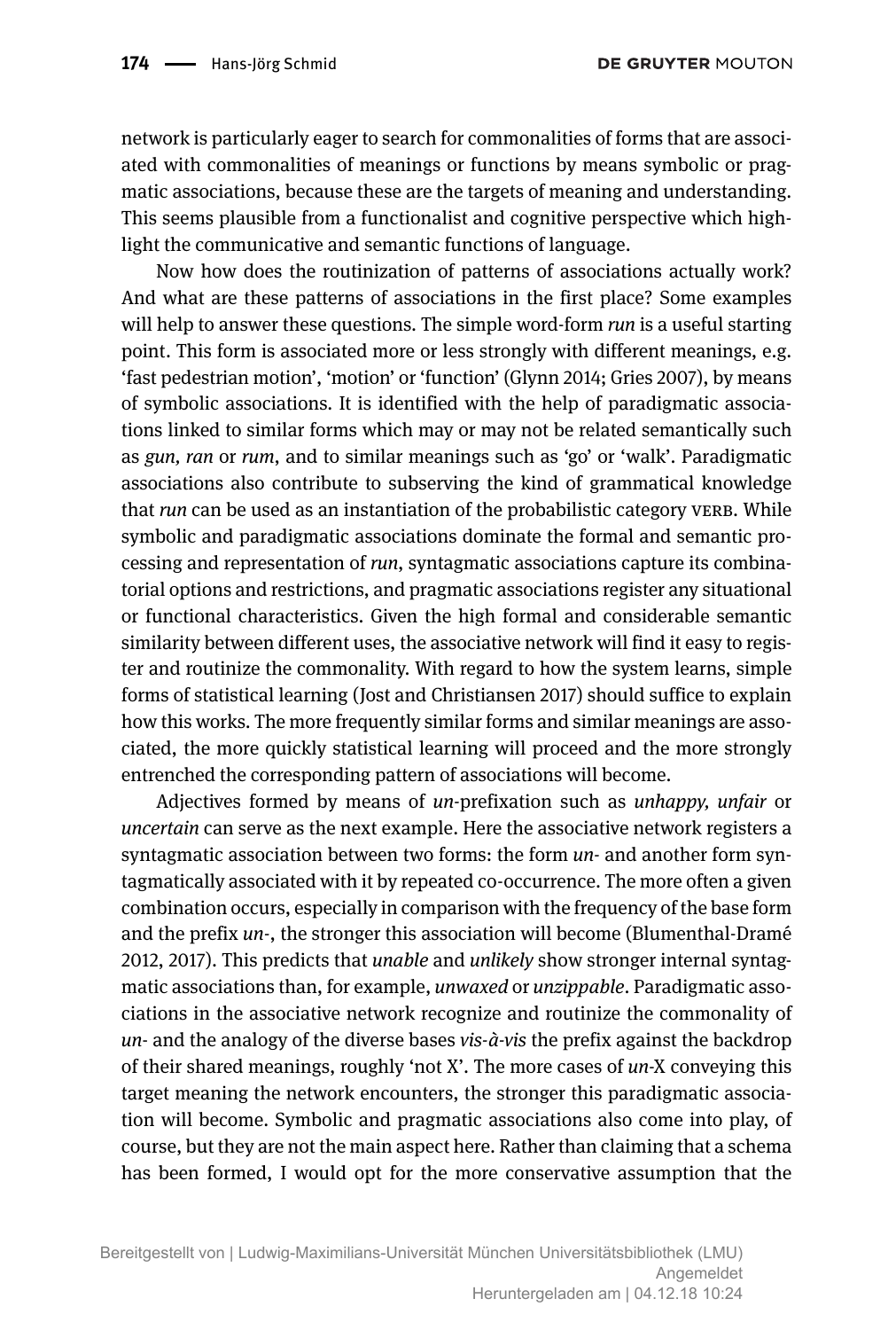combination of routinized syntagmatic, paradigmatic and symbolic associations enables the network to handle examples of entrenched and novel *un-*prefixations. What is more, we do not have to assume multiple storage, because more frequent elements will automatically be treated as more strongly fixed elements due to particularly strong syntagmatic associations. Since statistical learning and routinization can rely on the perceptual similarity of *un-* and a quite strong semantic commonality, it seems likely that the pattern of associations representing this semi-variable combination can become routinized as an attractor in the network. This attractor would correspond to a hypothetical schema for *un-*prefixation and do the same work, but it is conceived of as a flexible and dynamic state of the associative network.

The same logic can be applied to the schematic constructions on the righthand side of Figure 1. Here, too, the associative network can register and routinize a commonality regarding paradigmatic and syntagmatic associations which will help to also register a common symbolic association. Yet statistical learning is much more difficult here because the commonalities of the episodes are much harder to detect. As a result, routinization is likely to be slower and perhaps also less strong despite the high frequency with which a pattern like the ditransitive occurs in language. There is no perceptual, but only relational similarity. The semantic diversity of instantiations of the pattern is generally high. However, the network can register repetitions of uses of the most frequent anchor verbs *give, tell* and *send* and associate a meaning of the pattern with the meaning of these verbs. This seems to be a plausible way in which the prototypical transfer scene (Goldberg 1995: 39) encoded by the ditransitive construction comes to be entrenched as a pattern of associations in the associative network. In spite of the massive diversity in the input and output, the fundamental cognitive process is exactly the same as in the case of the word-form *run*: the associative network registers and routinizes commonalities. The only difference is that there is so much variance in what becomes registered as being similar that only a very general commonality can be routinized. If it was not for the semantic similarity brought in by the typical verbs and their high frequency in the pattern, it would indeed be extremely unlikely that any commonalities would become routinized at all.

#### **6 It is routinization all the way up**

What I have said in the previous section comes down to a complete reversal of the conclusion of Section 3. Although schematization and abstraction seem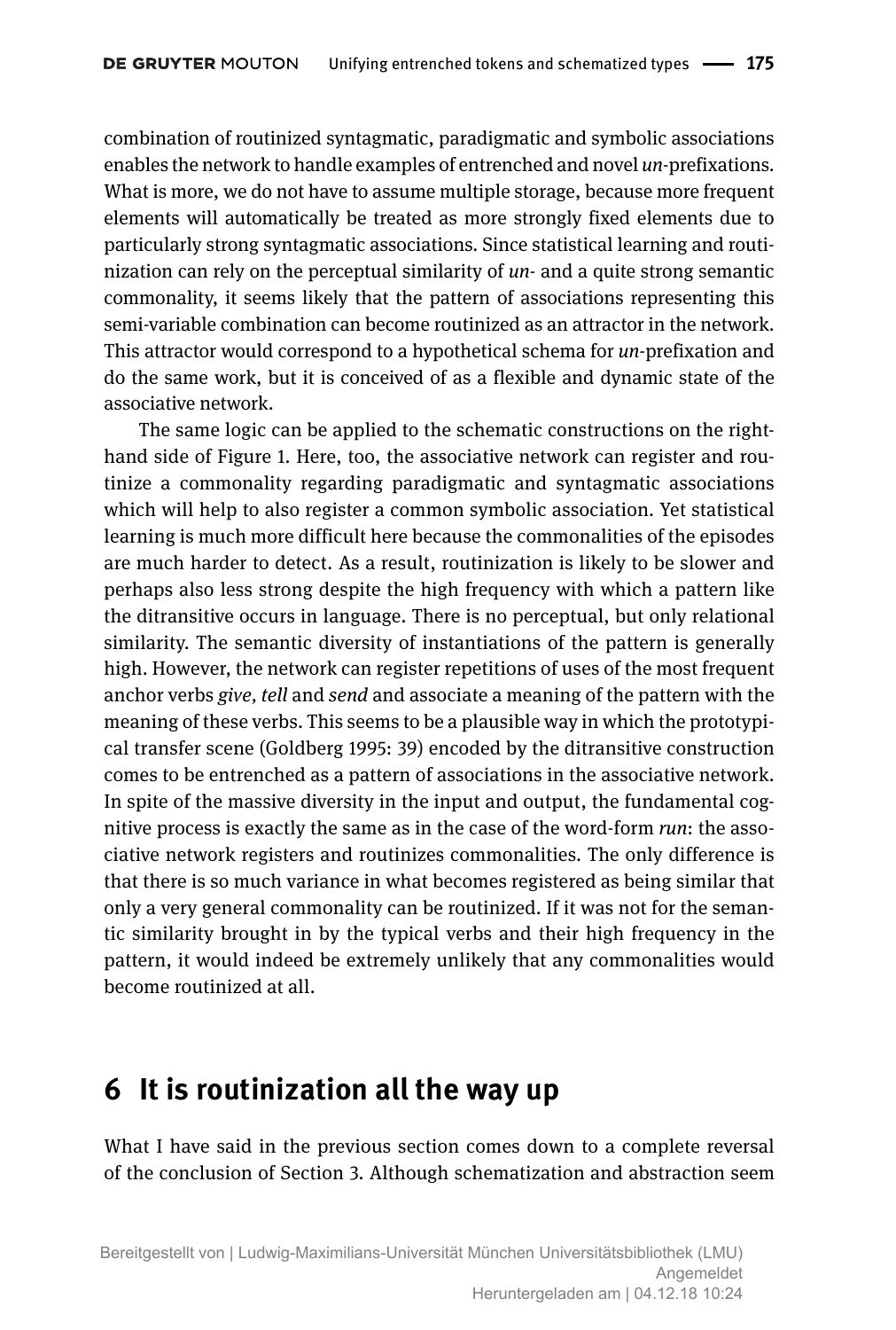to be at work from the token entrenchment of word-forms or at least lexemes upwards – or right-wards in Figure 1 –, I would argue that schematization is a side-effect of routinization rather than vice versa. All cases discussed can be described as being the effects of the routinization of commonalities registered by the associative network. They only differ in terms of the variance of the commonalities that are registered. Routinization is the process that brings about the effects typically associated with entrenchment, i.e. ease and speed of activation and automaticity. This is also convincing in view of the widely agreed upon position that entrenchment must start from concrete lexically filled utterances and can only later work up its way towards more schematic forms of representation (Bybee 2006; Hilpert 2015; Langacker 1987, 2008; Schönefeld 2015).

How quickly and strongly a given commonality can become routinized depends on a number of factor: the variance among the utterances that are recognized as being similar, the frequency of repetition and, crucially, the possibility to register symbolic or pragmatic associations, which are the main targets of communication. Routinization is always at work, and so are *schematization* or *abstraction*. However, the schematicity of representations is not a process or learning mechanism in its own right but an effect of routinization whose visibility depends on the variance in what becomes routinized. It is hardly visible for the routinization of word-forms but seems very prominent the more variable the commonalities become.

# **7 An application re-interpreting data and insights by Schönefeld (2015) on**  *un***-participle constructions**

And what's the point? What is gained by collapsing token entrenchment and schematization into one process, i.e. the routinization of associations? What is gained, especially in view of the fact that empirical findings nicely support this distinction? The gain in terms of Occam's razor, i.e. the reduction of two explanatory principles to one, does not seem to justify taking the risk of forfeiting explanatory adequacy in turn. And what is gained by casting doubt on the existence of schemas and constructions and replacing them by more or less strongly entrenched patterns of associations? I will answer these questions by relating them to data and insights taken from an excellent study by Schönefeld (2015), who investigates *un*-participle constructions, illustrated, for example, by verb-participle combinations such as *be unknown, remain unchanged, seem unconcerned* or *go unnoticed*. Schönefeld discusses a range of aspects revolving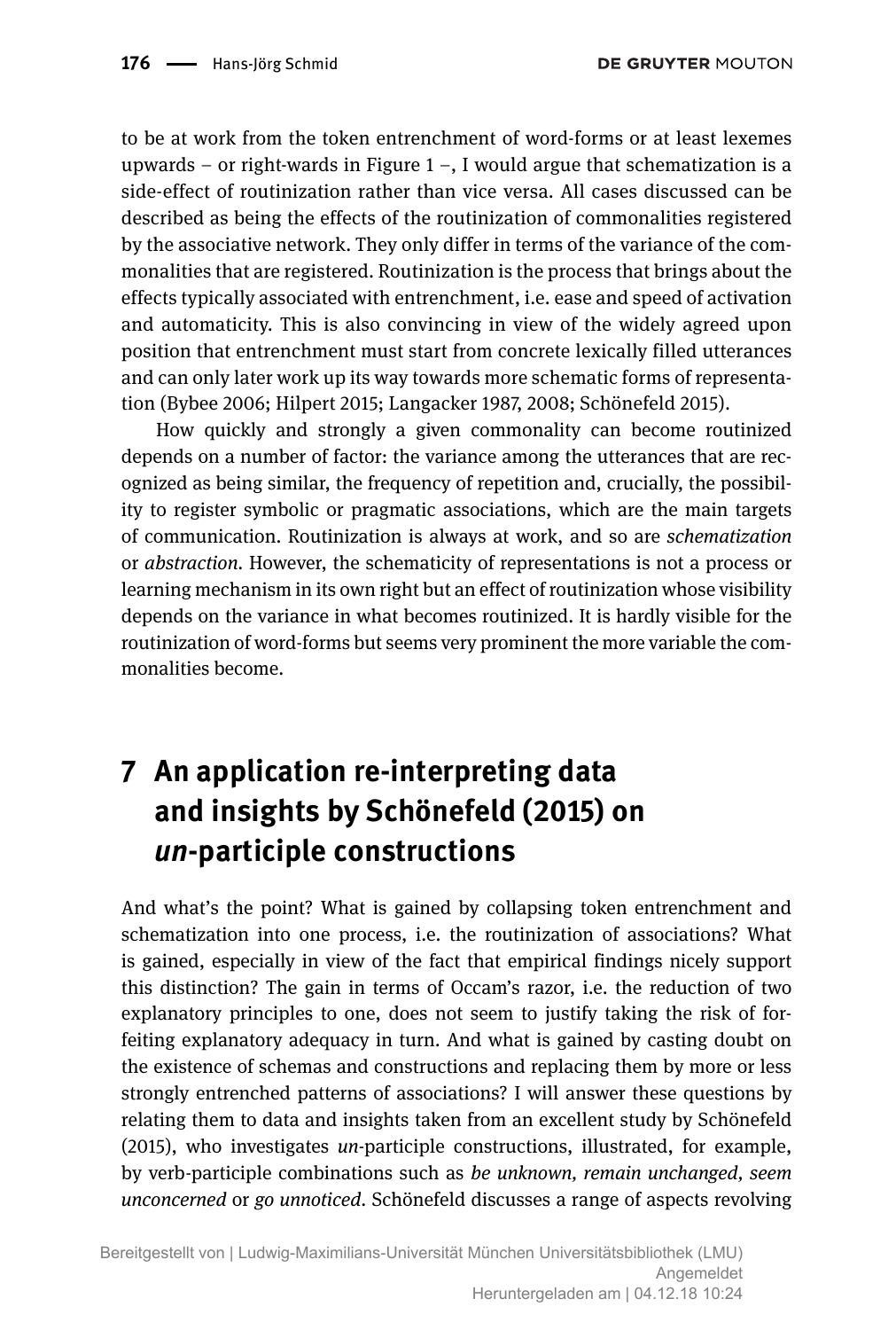around this construction, among them its formal and semantic specifications and its similarities and differences to passive constructions. In addition, and this is my main concern here, she tackles three questions which commonly arise in corpus-based investigations of constructions such as Schönefeld's. All three essentially relate to the issue of generalization (Goldberg 2006).

- The first concerns the upper limits of generalization: do the data support the claim that a highly schematic *un*-participle construction exists? The answer to this question largely hinges upon whether all uses of the potential highlevel construction show sufficient formal and semantic similarities to be subsumed under one schematic construction.
- The second question concerns the middle level of generalization: do the attested uses cluster formally and semantically in such a way that one can plausibly model them as reflecting a network of mid-level and/or low-level constructions? This is largely a matter of whether groups of similar uses are internally coherent and externally distinctive enough to justify the claim that these constructions exist.
- The third question relates to the role of lexically specific sequences which stand out by their string frequency, e.g. *be unknown* or *go unnoticed*: are these specific sequences formally and semantically specific enough to warrant the claim – in line with the principle of multiple storage – that they are represented as lexically specific constructions, in addition to instantiating a schematic construction on a more generalized level? Criteria that are commonly applied to answer this question are high string frequency, particularly strong mutual attraction between the component elements and compromised compositionality.

Schönefeld (2015) offers a very insightful and balanced discussion of these questions. Roughly speaking, she concludes that the evidence for the existence of a high-level schematic construction is weak, that there is a network of more specific lower-level constructions, and that it is likely that the most frequent sequences are represented as lexically fixed constructions. Overall, she remains extremely cautious and mentions the option of modelling clusters of uses as exemplar clouds or networks:

Given that constructions emerge from the experience of exemplars in linguistic interaction (cf. Ellis and Larsen-Freeman 2009: 92) and that the resulting categories "are structured by similarity and frequency, and often exhibit prototype effects" (Bybee 2013: 52), it is not implausible to assume that all of these constructions are associated in an exemplar cloud or a network. They are grouped together because some of them have similar functions and all of them share lexical material. The prefix *un*- is present in all exemplars, and some of the verbs are shared between them (*BE* and motion verbs in particular). (Schönefeld 2015: 456)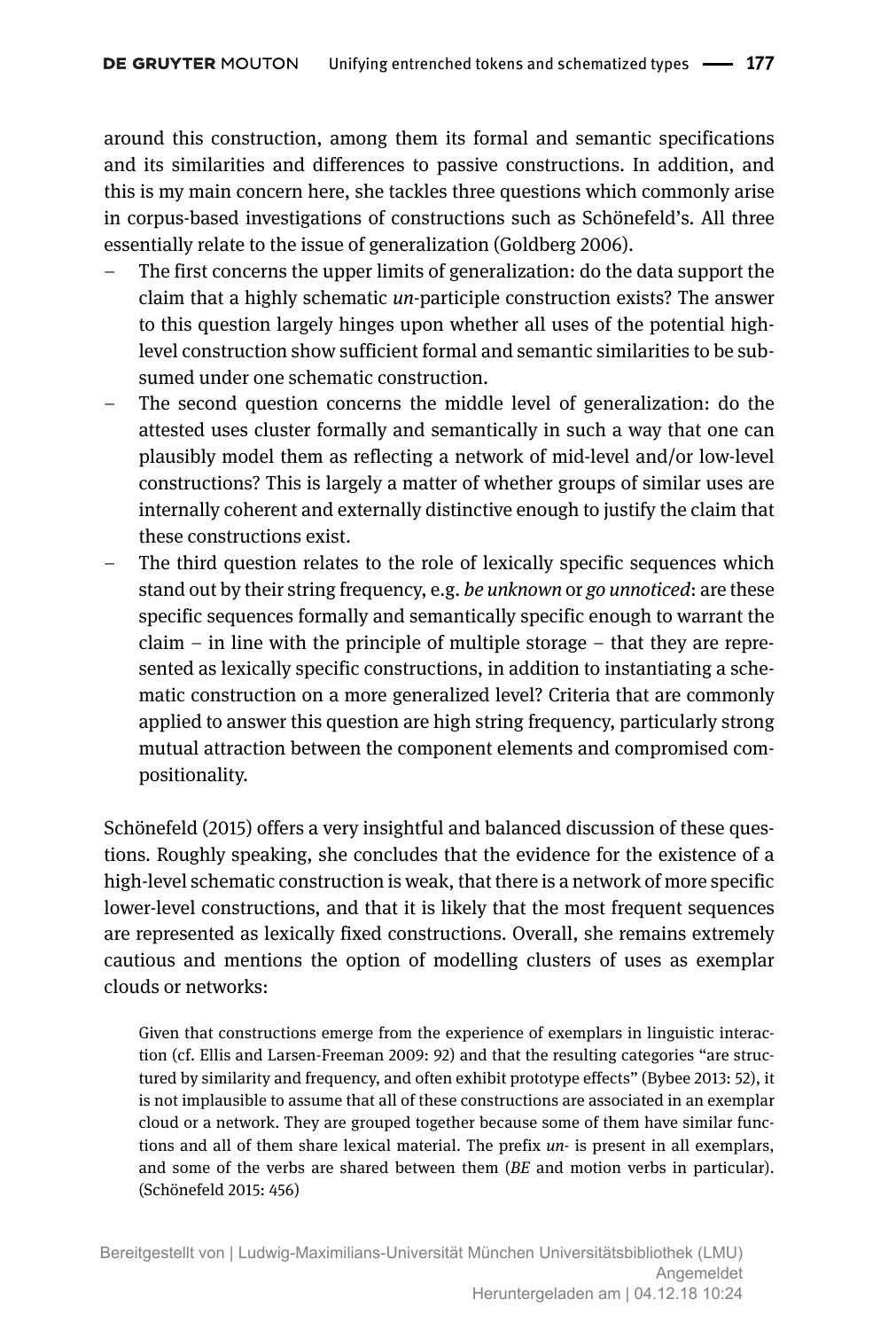The dynamic framework of entrenchment as the routinization of patterns of associations proposed here offers a slightly different approach. Experience is not represented in the form of exemplars but as more or less strongly routinized patterns of association representing commonalities of earlier processing events. Associations of all four types are strengthened differently, depending on the nature of the commonalities registered by the associative network. For example, if the network is confronted several times with the sequence *has gone unnoticed*, then the syntagmatic association between these three forms will be strengthened. As a consequence, the whole sequence will begin to be able to activate a holistic symbolic association, rather than being processed in an analytical manner. Whether this happens after 2 or 20 or 200 repetitions is not such an important issue as in a construction-grammar approach, because the network remains fluid anyway and can react if the sequence becomes less frequent in the input and output for some external, e.g. social, reason (Schmid 2016). As there is a strong perceptual similarity and as the meaning remains stable across different uses, statistical learning and routinization are facilitated.

If the network registers a formal and semantic commonality between more varied utterances including, for instance, instantiations of *be unknown, remain unaltered* and *continue unabated*, then the paradigmatic associations noticing the similarities between such uses will become routinized alongside the symbolic associations of the parts and the syntagmatic associations between them. If such patterns of paradigmatic, symbolic and syntagmatic associations become routinized, the network will increase its predictive potential to understand other related utterances, e.g. *be unheard of* or *remain unexplained* and its ability to produce new ones based on this commonality. Phenomenologically and empirically, this routinized pattern may actually correspond to a high-level schema, but it is much more dynamic and open to change by new experience than such a representation format. This more variable pattern of associations is more difficult to learn, because formal and semantic variability is high.

Routinized patterns of associations corresponding to mid-level schemas would come into place in an analogous way. They are more likely to become routinized than higher-level commonalities, because they are based on stronger formal and semantic similarities facilitating statistical learning and routinization. As the network does not establish box-like nodes, but rather adapts to form basins of attraction (Langacker 2017) in response to input and output, it is not necessary to identify a frequency or similarity threshold for the establishment of a construction on some level of abstraction. If a social or personal change affects the frequency distribution in the input or output of a given speaker, the network can react by strengthening certain association in such a way, for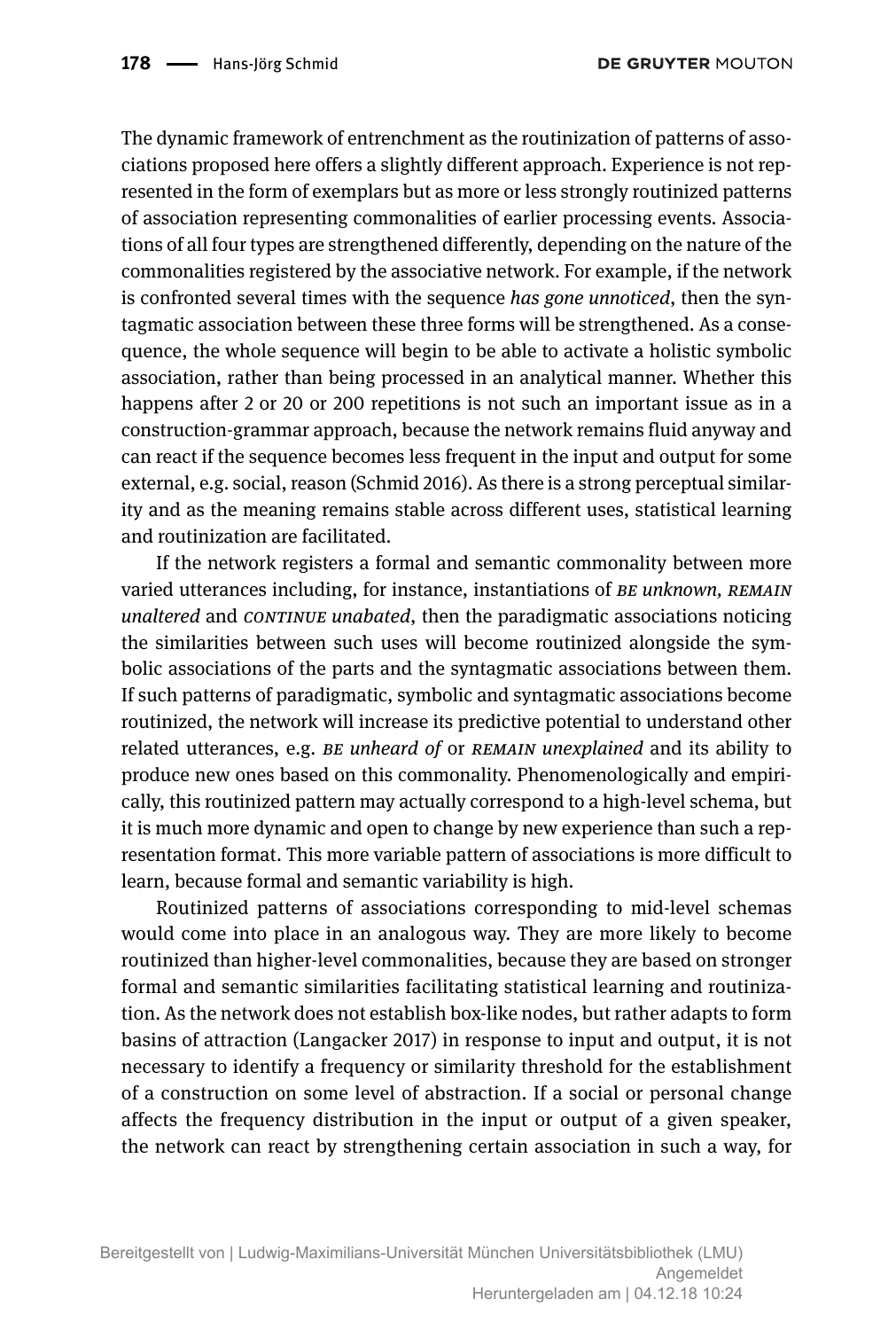example, that a specific sequence is beginning to be processed as a more or less fixed chunk.

In sum, the approach proposed here is may have the following advantages:

- The number of explanatory principles and cognitive mechanisms is reduced from two to one.
- The unconstrained proliferation of nodes in the constructicon is avoided, because all linguistic knowledge is claimed to be available in the form of differently routinized patterns of association. Differences in terms of schematicity are modelled in terms of different degrees of variance of what becomes routinized.
- More lexical or more grammatical constructions can be modelled by the different dominance of symbolic and syntagmatic associations respectively.
- The massive extra burden on memory caused by the proliferation of nodes and multiple storage is avoided, because different forms of representation depending on absolute and relative co-occurrence frequencies are built into the model by competing strengths of the different types of associations.
- It is no longer necessary to decide on an exact number of related constructions and on the identifying their exact place in the constructional network, because the associative network remains dynamic and sensitive to change.

Note that the analytical procedure and the insights gained by Schönefeld (2015) are not compromised by this suggestion. On the contrary, the in-depth analysis of frequency distributions, co-occurrence patterns and formal and semantic similarities are required in precisely the same way for research using the associationist model proposed here. The only difference is that the results would be couched in a more dynamic, unified and therefore parsimonious format. A further advantages would be that the contrast between processing based on an analogy to one or few existing exemplars and schema-based processing is also transformed into a gradual transition from stronger to weaker similarities.

## **8 Conclusion**

In this paper, I have proposed a unified understanding of token and type entrenchment in terms of variably routinized patterns of associations. It should not go unnoticed that the illustrative application offered here was only made possible by the highly transparent and incredibly detailed way in which Doris Schönefeld (2015) dealt with the *un*-participle construction.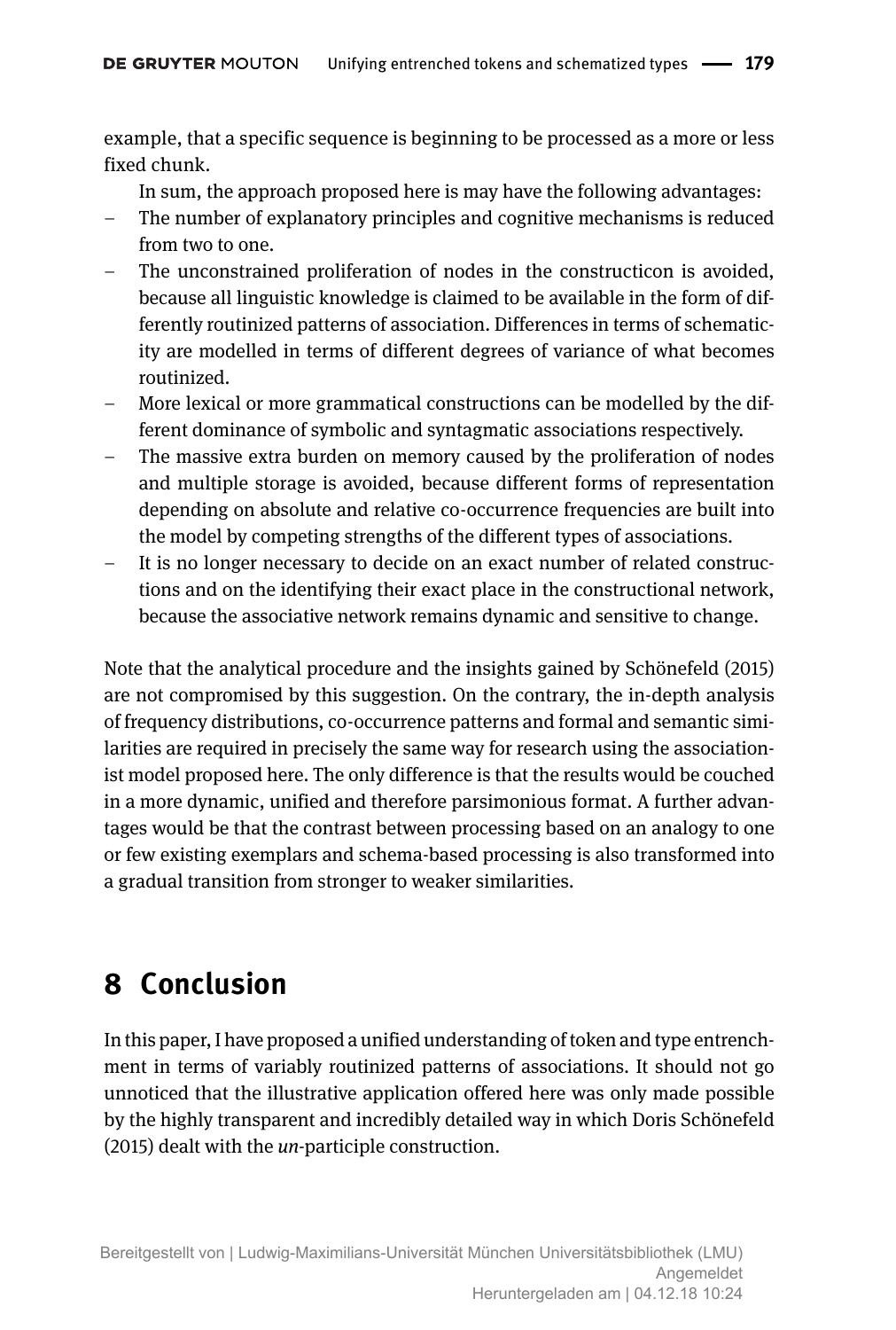### **References**

Abbot-Smith, Kirsten & Michael Tomasello. 2006. Exemplar-learning and schematization in a usage-based account of syntactic acquisition. *The Linguistic Review* 23(3). 275–290.

Ambridge, Ben & Elena Lieven. 2015. A constructivist acount of child language acquisition. In Brian MacWhinney & William O'Grady (eds.), *The handbook of language emergence,* 478–510. Chichester: John Wiley & Sons.

- Barlow, Michael & Suzanne Kemmer (eds.). 2000. *Usage-based models of language.* Stanford, CA: CSLI Publications.
- Behrens, Heike. 2017. The role of analogy in language processing and acquisition. In Marianne Hundt, Sandra Mollin & Simone E. Pfenninger (eds.), *The changing English language: Psycholinguistic perspectives,* 215–239. Cambridge: Cambridge University Press.
- Blumenthal-Dramé, Alice. 2012. *Entrenchment in usage-based theories: What corpus data do and do not reveal about the mind*. Berlin: Mouton De Gruyter.
- Blumenthal-Dramé, Alice. 2017. Entrenchment from a psycholinguistic and neurolinguistic perspective. In Hans-Jörg Schmid (ed.), *Entrenchment and the psychology of language learning: How we reorganize and adapt linguistic knowledge,* 129–152. Boston, MA & Berlin: APA & Walter de Gruyter.
- Brown, Esther L. & Javier Rivas. 2012. Grammatical relation probability: How usage patterns shape analogy. *Language Variation and Change* 24(3). 317–341.
- Bybee, Joan L. 1985. *Morphology: A study of the relation between meaning and form.* Amsterdam & Philadelphia: John Benjamins.
- Bybee, Joan L. 2006. From usage to grammar: The mind's response to repetition. *Language*  82(4). 711–733.
- Bybee, Joan L. 2010. *Language, usage and cognition*. Cambridge & New York: Cambridge University Press.
- Bybee, Joan L. 2013. Usage-based theory and exemplar representations of constructions. In Thomas Hoffmann & Graeme Trousdale (eds.), *The Oxford handbook of Construction Grammar*, 49–69. Oxford: Oxford University Press.
- Bybee, Joan L. & Clay Beckner. 2010. Usage-based theory. In Bernd Heine & Heiko Narrog (eds.), *The Oxford handbook of linguistics analysis,* 827–856. Oxford: Oxford University Press.
- Cordes, Anne-Kristin. 2017. The roles of analogy, categorization, and generalization in entrenchment. In Hans-Jörg Schmid (ed.), *Entrenchment and the psychology of language learning: How we reorganize and adapt linguistic knowledge,* 269–288. Boston, MA & Berlin: APA & Walter de Gruyter.
- Croft, William & D. Allan Cruse. 2004. *Cognitive linguistics*. Cambridge: Cambridge University Press.
- Diessel, Holger. 2007. Frequency effects in language acquisition, language use, and diachronic change. *New Ideas in Psychology* 25(2). 108–127.
- Divjak, Dagmar & Antti Arppe. 2013. Extracting prototypes from exemplars: What can corpus data tell us about concept representation? *Cognitive Linguistics* 24(2). 221–274.
- Ellis, Nick & Diane Larsen-Freeman. 2009. Constructing a second language: Analyses and computational simulations of the emergence of linguistic constructions from usage. *Language Learning* 59(1). 90–125.
- Gentner, Dedre. 2003. Why we're so smart. In Dedre Gentner & Susan Goldin-Meadow (eds.), *Language in mind: Advances in the study of language and thought,* 195–235. Cambridge, MA: MIT Press.
- Gentner, Dedre & José Medina. 1998. Similarity and the development of rules. *Cognition* 65(2). 263–297.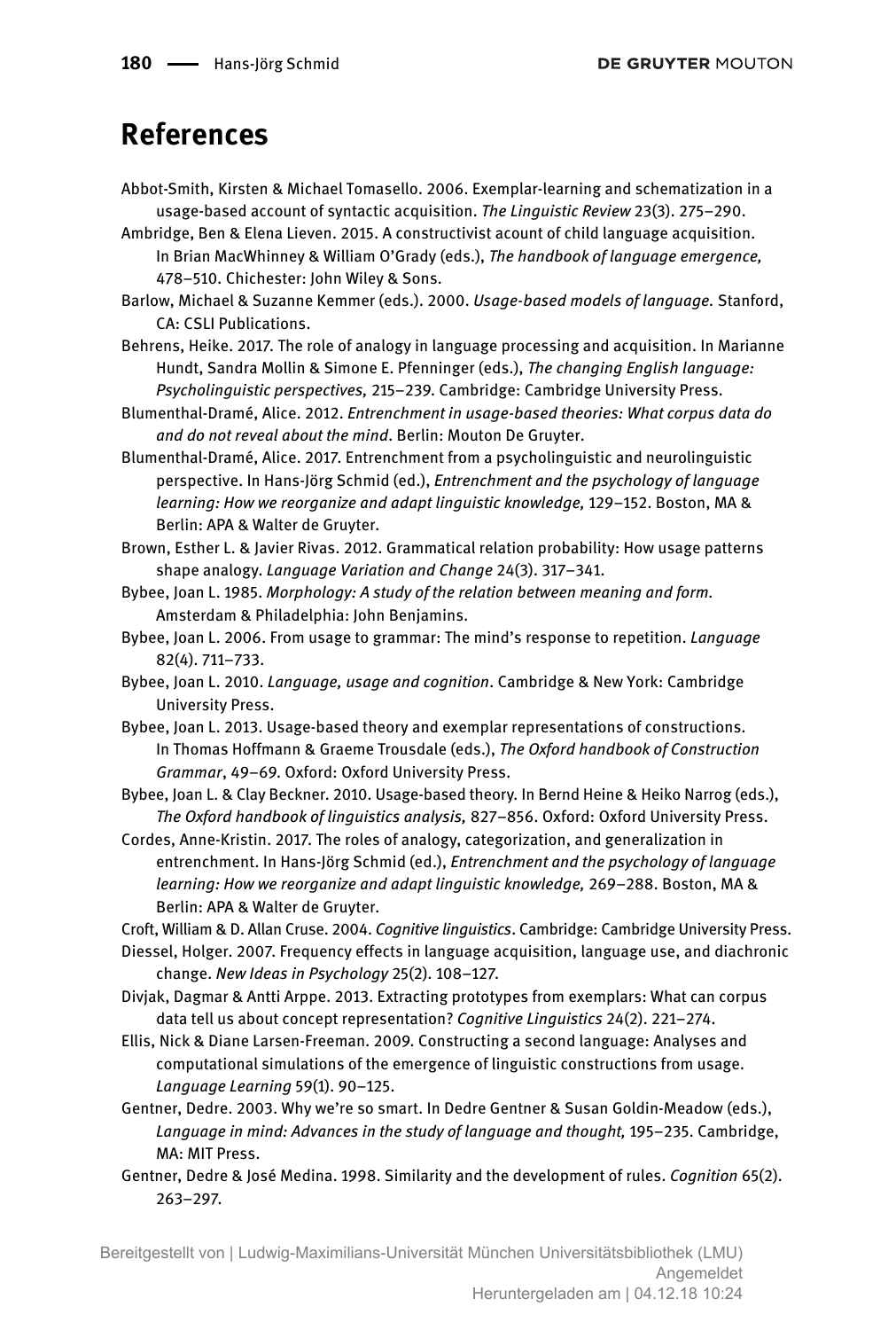- Glynn, Dylan. 2014. The many uses of *run*. In Dylan Glynn & Justyna A. Robinson (eds.), *Corpus methods for semantics: Quantitative studies in polysemy and synonymy,* 117–144. Amsterdam & Philadelphia: John Benjamins.
- Goldberg, Adele E. 1995. *Constructions: A Construction Grammar approach to argument structure*. Chicago: University of Chicago Press.
- Goldberg, Adele E. 2003. Constructions: A new theoretical approach to language. *Trends in Cognitive Sciences* 7(5). 219–224.
- Goldberg, Adele E. 2006. *Constructions at work: The nature of generalization in language*. Oxford & New York: Oxford University Press.
- Gries, Stefan Th. 2007. Corpus-based methods and cognitive semantics: The many senses of *to run*. In Stefan Th. Gries & Anatol Stefanowitsch (eds.), *Corpora in Cognitive Linguistics: Corpus-cased approaches to syntax and lexis,* 57–99. Berlin & New York: Mouton de Gruyter.
- Hilpert, Martin. 2014. *Construction Grammar and its application to English*. Edinburgh: Edinburgh University Press.
- Hilpert, Martin. 2015. From *hand-carved* to *computer-based*: Noun-participle compounding and the upward strengthening hypothesis. *Cognitive Linguistics* 26(1). 113–147.
- Jost, Ethan & Morton H. Christiansen. 2017. Statistical learning as a domain-general mechanism of entrenchment. In Hans-Jörg Schmid (ed.), *Entrenchment and the psychology of language learning: How we reorganize and adapt linguistic knowledge,* 227–244. Boston, MA & Berlin: APA & Walter de Gruyter.
- Langacker, Ronald W. 1987. *Foundations of Cognitive Grammar, Volume I: Theoretical prerequisites*. Stanford, CA: Stanford University Press.
- Langacker, Ronald W. 1988. A usage-based model. In Brygida Rudzka-Ostyn (ed.), *Topics in Cognitive Linguistics,* 127–163. Amsterdam & Philadelphia: John Benjamins.
- Langacker, Ronald W. 2000. *Grammar and conceptualization*. Berlin & New York: Mouton de Gruyter.
- Langacker, Ronald W. 2008. *Cognitive Grammar: A basic introduction*. Oxford & New York: Oxford University Press.
- Langacker, Ronald W. 2017. Entrenchment in Cognitive Grammar. In Hans-Jörg Schmid (ed.), *Entrenchment and the psychology of language learning: How we reorganize and adapt linguistic knowledge,* 39–56. Boston, MA & Berlin: APA & Walter de Gruyter.
- MacWhinney, Brian. 2017. Entrenchment in second-language learning. In Hans-Jörg Schmid (ed.), *Entrenchment and the psychology of language learning: How we reorganize and adapt linguistic knowledge,* 343–366. Boston, MA & Berlin: APA & Walter de Gruyter.
- Paul, Hermann. 1920. *Prinzipien der Sprachgeschichte*, 5th edition. Halle: Niemeyer.
- Pierrehumbert, Janet B. 2001. Exemplar dynamics. In Joan L. Bybee & Paul J. Hopper (eds.), *Frequency and the emergence of linguistic structure,* 137–157. Amsterdam & Philadelphia, PA: John Benjamins.
- Ramscar, Michael & Robert Port. 2015. Categorization (without categories). In Ewa Dąbrowska & Dagmar Divjak (eds.), *Handbook of Cognitive Linguistics,* 75–99. Berlin & Boston, MA: De Gruyter Mouton.
- Rumelhart, David E. & James L. McClelland. 1986. *Parallel distributed processing: Explorations in the microstructure of cognition*. Cambridge, MA: MIT Press.
- Schmid, Hans-Jörg. 2014. Lexico-grammatical patterns, pragmatic associations and discourse frequency. In Thomas Herbst, Hans-Jörg Schmid & Susen Faulhaber (eds.), *Constructions, collocations, patterns,* 239–293. Berlin & New York: Mouton de Gruyter.
- Schmid, Hans-Jörg. 2015. A blueprint of the Entrenchment-and-Conventionalization Model. *Yearbook of the German Cognitive Linguistics Association* 3. 3–25.